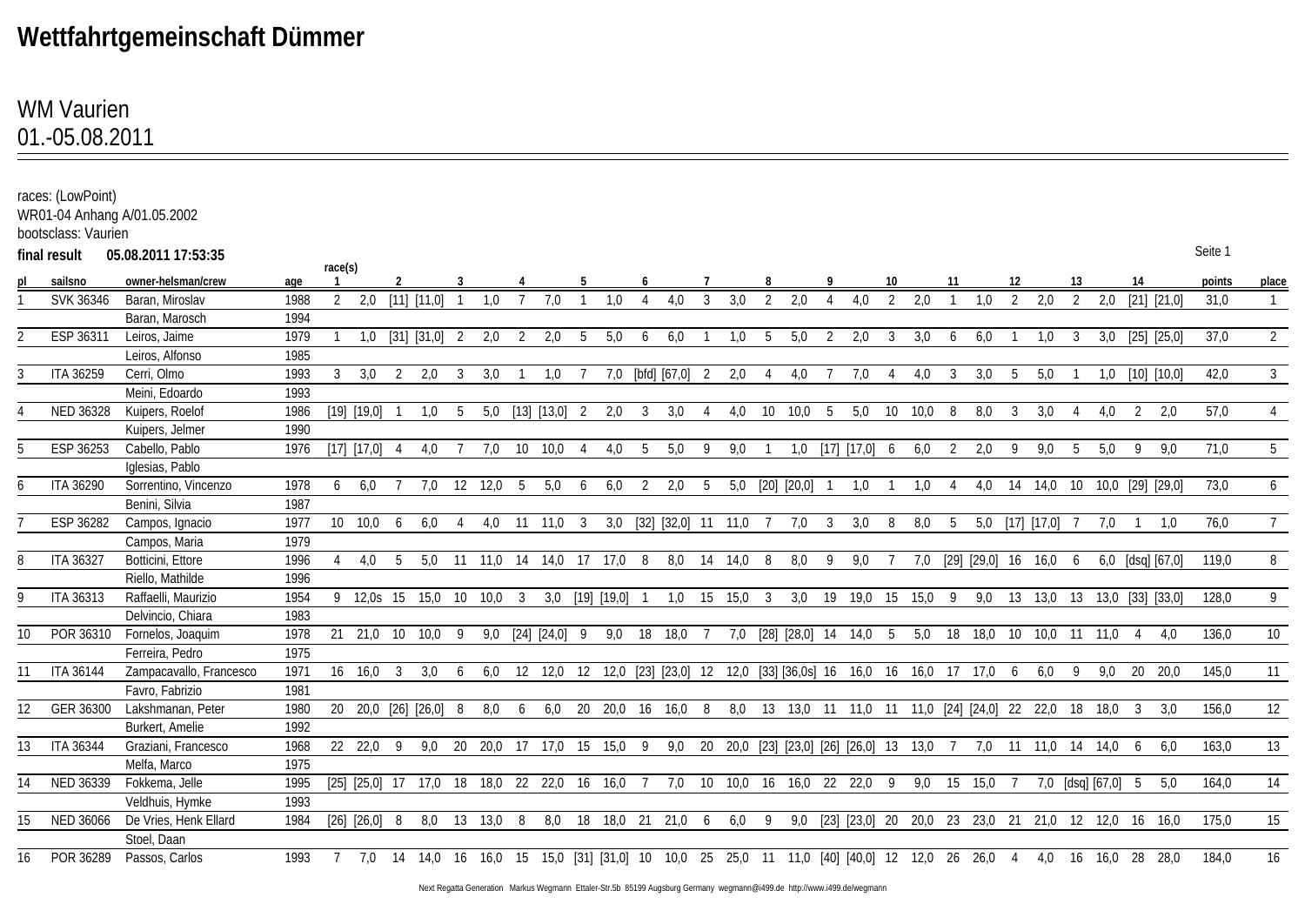races: (LowPoint)

WR01-04 Anhang A/01.05.2002

bootsclass: Vaurien

|    | final result     | 05.08.2011 17:53:35       |      |         |                                                                                                                            |    |                     |            |                |     |   |                |                                          |      |   |                 |   |                                                                              |    |                                                     |     |         |    |                                      |     |                   |             |      | Seite 2 |              |
|----|------------------|---------------------------|------|---------|----------------------------------------------------------------------------------------------------------------------------|----|---------------------|------------|----------------|-----|---|----------------|------------------------------------------|------|---|-----------------|---|------------------------------------------------------------------------------|----|-----------------------------------------------------|-----|---------|----|--------------------------------------|-----|-------------------|-------------|------|---------|--------------|
|    | sailsno          | owner-helsman/crew        | age  | race(s) |                                                                                                                            |    |                     |            |                |     |   |                |                                          |      |   |                 |   |                                                                              | 10 |                                                     | -11 |         | 12 |                                      |     |                   |             |      | points  | <u>place</u> |
|    |                  | Reis, Afonso              | 1995 |         |                                                                                                                            |    |                     |            |                |     |   |                |                                          |      |   |                 |   |                                                                              |    |                                                     |     |         |    |                                      |     |                   |             |      |         |              |
| 17 | GER 36268        | Burkert, Malte            | 1987 |         | 12 12,0                                                                                                                    | 18 | 18,0                | 15 15,0 16 |                |     |   |                | 16,0 [32] [32,0] 20 20,0 21 21,0 17 17,0 |      |   |                 | 8 | 8,0                                                                          |    | 29 29,0                                             |     |         |    | 12 12,0 [36] [36,0] 17 17,0          |     |                   | 12          | 12.0 | 197.0   | 17           |
|    |                  | Bußmann, Vanessa          | 1993 |         |                                                                                                                            |    |                     |            |                |     |   |                |                                          |      |   |                 |   |                                                                              |    |                                                     |     |         |    |                                      |     |                   |             |      |         |              |
| 18 | <b>BEL 36333</b> | Prince, Yves              | 1965 | 5       |                                                                                                                            |    | 5,0 22 22,0 19 19,0 |            | $\overline{4}$ | 4,0 |   | [42] [42,0] 25 |                                          |      |   |                 |   | 25,0 [40] [40,0] 27 27,0 13 13,0 21 21,0                                     |    |                                                     |     | 13 13,0 |    | 12 12,0                              | 15  | 15.0              | 35          | 35.0 | 211,0   | 18           |
|    |                  | Prince, Brice             | 1998 |         |                                                                                                                            |    |                     |            |                |     |   |                |                                          |      |   |                 |   |                                                                              |    |                                                     |     |         |    |                                      |     |                   |             |      |         |              |
| 19 | NED 36337        | Yntema, Jelmer            | 1995 |         | 35 35.0 20 20.0 22 22.0 20 20.0                                                                                            |    |                     |            |                |     | 8 |                | 8,0 11 11,0 16                           | 16,0 | 6 | 6,0             | 6 |                                                                              |    | 6,0 22 22,0 25 25,0 [41] [41,0] 24 24,0 [36] [36,0] |     |         |    |                                      |     |                   |             |      | 215.0   | 19           |
|    |                  | Bonnema, Jorrit           | 1995 |         |                                                                                                                            |    |                     |            |                |     |   |                |                                          |      |   |                 |   |                                                                              |    |                                                     |     |         |    |                                      |     |                   |             |      |         |              |
| 20 | ESP 35973        | Llopiz Dominges, Lucia    | 1992 | 8       | 8.0                                                                                                                        | 19 |                     |            |                |     |   |                |                                          |      |   |                 |   | 19,0 24 24,0 21 21,0 [28] [28,0] [27] [27,0] 18 18,0 22 22,0 27 27,0 27 27,0 |    |                                                     |     |         |    | 11 11,0 25 25,0 23 23,0              |     |                   | - 14        | 14.0 | 239.0   | 20           |
|    |                  | Llopiz Castedo, Laura     | 1991 |         |                                                                                                                            |    |                     |            |                |     |   |                |                                          |      |   |                 |   |                                                                              |    |                                                     |     |         |    |                                      |     |                   |             |      |         |              |
| 21 | ESP 36264        | Perez, Antonio            | 1990 |         | 24 24,0 21 21,0 34 34,0 [42] [42,0] [41] [41,0] 15 15,0 13 13,0 19 19,0 15 15,0 17 17,0 35                                 |    |                     |            |                |     |   |                |                                          |      |   |                 |   |                                                                              |    |                                                     |     |         |    | 35,0 20 20,0 22 22,0                 |     |                   | -8          | 8.0  | 243,0   | 21           |
|    |                  | Eguia, Iria               |      |         |                                                                                                                            |    |                     |            |                |     |   |                |                                          |      |   |                 |   |                                                                              |    |                                                     |     |         |    |                                      |     |                   |             |      |         |              |
| 22 | GER 36154        | Lakshmanan, Martin        | 1983 |         | 18 18.0 25 25.0 17 17.0 [36] [36.0] 22 22.0 13 13.0 34                                                                     |    |                     |            |                |     |   |                |                                          |      |   |                 |   | 34,0 31 31,0 10 10,0 26 26,0                                                 |    |                                                     |     | 19 19,0 | 15 | 15,0 [35] [35,0] 13                  |     |                   |             | 13.0 | 243.0   | 22           |
|    |                  | Wolff, Hanna              | 1989 |         |                                                                                                                            |    |                     |            |                |     |   |                |                                          |      |   |                 |   |                                                                              |    |                                                     |     |         |    |                                      |     |                   |             |      |         |              |
| 23 | NED 36254        | Röfekamp, Denny           | 1992 |         | 29 29,0 13 13,0 27 27,0 9                                                                                                  |    |                     |            |                |     |   |                |                                          |      |   |                 |   | 9,0 27 27,0 30 30,0 19 19,0 37 37,0 [38] [38,0] 25 25,0 [45] [45,0] 8        |    |                                                     |     |         |    | 8,0                                  | - 8 |                   | 8.0 37 37.0 |      | 269,0   | 23           |
|    |                  | Buitelaar, David          | 1992 |         |                                                                                                                            |    |                     |            |                |     |   |                |                                          |      |   |                 |   |                                                                              |    |                                                     |     |         |    |                                      |     |                   |             |      |         |              |
| 24 | <b>NED 36198</b> | Lochorn, Alwin            | 1992 |         | 36 36,0 16 16,0 [42] [42,0] 27 27,0 21 21,0 12 12,0 30                                                                     |    |                     |            |                |     |   |                |                                          |      |   |                 |   | 30,0 30 30,0 [43] [43,0] 23 23,0 32 32,0 26                                  |    |                                                     |     |         |    | 26,0 29                              |     | 29.0              |             | 7.0  | 289,0   | 24           |
|    |                  | Lochorn, Nico             | 1994 |         |                                                                                                                            |    |                     |            |                |     |   |                |                                          |      |   |                 |   |                                                                              |    |                                                     |     |         |    |                                      |     |                   |             |      |         |              |
| 25 | NED 36069        | Pragt, Anniek             | 1992 |         | [43] [43,0] 12 12,0 37 37,0 26 26,0 26 26,0 [43] [43,0] 36 36,0 14 14,0 24 24,0 28 28,0 16 16,0 29 29,0 26 26,0 32         |    |                     |            |                |     |   |                |                                          |      |   |                 |   |                                                                              |    |                                                     |     |         |    |                                      |     |                   |             | 32.0 | 306.0   | 25           |
|    |                  | Vandersmissen, Cathelijne | 1993 |         |                                                                                                                            |    |                     |            |                |     |   |                |                                          |      |   |                 |   |                                                                              |    |                                                     |     |         |    |                                      |     |                   |             |      |         |              |
| 26 | ESP 35981        | Garcia, David             | 1979 |         | 28 28,0 23 23,0 14 14,0 19 19,0 39 39,0 22 22,0 22 22,0 15 15,0 35 35,0 14 14,0 10 10,0 [dnc] [67,0] [dnc] [67,0] dnc 67,0 |    |                     |            |                |     |   |                |                                          |      |   |                 |   |                                                                              |    |                                                     |     |         |    |                                      |     |                   |             |      | 308.0   | 26           |
|    |                  | Perez, Jacobo             | 1991 |         |                                                                                                                            |    |                     |            |                |     |   |                |                                          |      |   |                 |   |                                                                              |    |                                                     |     |         |    |                                      |     |                   |             |      |         |              |
| 27 | NED 36294        | Yntema, Femke             | 1993 |         | 41 41,0 38 38,0 31 31,0 [50] [50,0] 14 14,0 24 24,0 37 37,0 12 12,0 12 12,0 35 35,0 27 27,0 [42] [42,0] 19 19,0 24 24,0    |    |                     |            |                |     |   |                |                                          |      |   |                 |   |                                                                              |    |                                                     |     |         |    |                                      |     |                   |             |      | 314.0   | 27           |
|    |                  | Van der Zee, Leonie       | 1992 |         |                                                                                                                            |    |                     |            |                |     |   |                |                                          |      |   |                 |   |                                                                              |    |                                                     |     |         |    |                                      |     |                   |             |      |         |              |
| 28 | ESP 36068        | Cristos, Ruben            | 1991 |         | 11 14,0s [dns] [67,0] 39 39,0 [48] [48,0] 37 37,0 17 17,0 23 23,0 26 26,0 25 25,0 18 18,0 38                               |    |                     |            |                |     |   |                |                                          |      |   |                 |   |                                                                              |    |                                                     |     |         |    | 38,0 18 18,0 25 25,0                 |     |                   | 43          | 43.0 | 323,0   | 28           |
|    |                  | Gonzalez, Alejandro       | 1995 |         |                                                                                                                            |    |                     |            |                |     |   |                |                                          |      |   |                 |   |                                                                              |    |                                                     |     |         |    |                                      |     |                   |             |      |         |              |
| 29 | NED 36065        | Pragt, Marije             | 1990 |         | 34 34,0 [40] [40,0] 36 36,0 25 25,0 30 30,0 26 26,0 [39] [39,0] 21 21,0 37 37,0 19 19,0 33 33,0 38 38,0 33 33,0 11 11,0    |    |                     |            |                |     |   |                |                                          |      |   |                 |   |                                                                              |    |                                                     |     |         |    |                                      |     |                   |             |      | 343,0   | 29           |
|    |                  | Pragt, Leontien           | 1994 |         |                                                                                                                            |    |                     |            |                |     |   |                |                                          |      |   |                 |   |                                                                              |    |                                                     |     |         |    |                                      |     |                   |             |      |         |              |
| 30 | NED 36150        | De Haan, Thom             | 1995 |         | [50] [50,0] 29 29,0 45 45,0 45 45,0 40 40,0 [bfd] [67,0] 27 27,0 29 29,0 18 18,0 24 24,0 14 14,0 27 27,0 28 28,0           |    |                     |            |                |     |   |                |                                          |      |   |                 |   |                                                                              |    |                                                     |     |         |    |                                      |     |                   | 19 19,0     |      | 345.0   | 30           |
|    |                  | Nakken, Rick              | 1997 |         |                                                                                                                            |    |                     |            |                |     |   |                |                                          |      |   |                 |   |                                                                              |    |                                                     |     |         |    |                                      |     |                   |             |      |         |              |
| 31 | POR 36285        | Lima, Paulo               | 1973 |         | [45] [45,0] 28 28,0 23 23,0 18 18,0 10 10,0 39 39,0 [45] [45,0] 35 35,0 30 30,0 30 30,0 44 44,0 23 23,0 30 30,0 42 42,0    |    |                     |            |                |     |   |                |                                          |      |   |                 |   |                                                                              |    |                                                     |     |         |    |                                      |     |                   |             |      | 352.0   | 31           |
|    |                  | Goncalves, Nuno           | 1994 |         |                                                                                                                            |    |                     |            |                |     |   |                |                                          |      |   |                 |   |                                                                              |    |                                                     |     |         |    |                                      |     |                   |             |      |         |              |
| 32 | ITA 36316        | Magherini, Francesca      | 1996 |         | 13 13,0 27 27,0 21 21,0 39 39,0 44 44,0 14 14,0 26 26,0 24 24,0 33 33,0 40 40,0 37                                         |    |                     |            |                |     |   |                |                                          |      |   |                 |   |                                                                              |    |                                                     |     |         |    | 37,0 [55] [55,0] 37 37,0 [53] [53,0] |     |                   |             |      | 355,0   | 32           |
|    |                  | Spinnato, Giulio          | 1996 |         |                                                                                                                            |    |                     |            |                |     |   |                |                                          |      |   |                 |   |                                                                              |    |                                                     |     |         |    |                                      |     |                   |             |      |         |              |
| 33 | SVK 28636        | Brestovsky, Adam          | 1980 |         | [dns] [67,0] 42 45,0s 32 32,0 46 46,0 25 25,0 29 29,0 17 17,0 [49] [49,0] 21 21,0 37 37,0 39                               |    |                     |            |                |     |   |                |                                          |      |   |                 |   |                                                                              |    |                                                     |     | 39,0 24 |    | 24.0 27 27.0                         |     |                   | 18          | 18.0 | 360.0   | 33           |
|    |                  | Babjakova, Radka          | 1990 |         |                                                                                                                            |    |                     |            |                |     |   |                |                                          |      |   |                 |   |                                                                              |    |                                                     |     |         |    |                                      |     |                   |             |      |         |              |
| 34 | ESP 36305        | Perez, Helena             | 1993 |         | 15 15,0 36 36,0 47                                                                                                         |    |                     | 47,0 41    |                |     |   |                | 41,0 11 11,0 [bfd] [67,0] 28             |      |   |                 |   | 28,0 [52] [52,0] 44 44,0 36 36,0                                             |    |                                                     | 36  | 36,0 31 |    | 31,0 20                              |     | 20.0              | -38         | 38.0 | 383,0   | 34           |
|    |                  | Santirso Recio, Ana       | 1993 |         |                                                                                                                            |    |                     |            |                |     |   |                |                                          |      |   |                 |   |                                                                              |    |                                                     |     |         |    |                                      |     |                   |             |      |         |              |
| 35 | GER 36219        | Lothmann, Meike           | 1979 |         | 40 40,0 [53] [53,0] 25 25,0 32 32,0 33                                                                                     |    |                     |            |                |     |   | 33.0           | 37 37.0 43                               |      |   | 43.0 25 25.0 36 |   |                                                                              |    | 36.0 43 43.0 41                                     |     |         |    | 41.0 [46] [46.0] 31 31.0             |     |                   | 15          | 15.0 | 401.0   | 35           |
|    |                  | Kessler, Tobias           | 1980 |         |                                                                                                                            |    |                     |            |                |     |   |                |                                          |      |   |                 |   |                                                                              |    |                                                     |     |         |    |                                      |     |                   |             |      |         |              |
| 36 |                  | ESP 36062 Andrés, Vieitez | 1992 |         | 14 14,0 24 24,0 54 54,0 30 30,0 48 48,0 [bfd] [67,0] 41 41,0 56 56,0 42 42,0 32 32,0 43 43,0 19 19,0 21                    |    |                     |            |                |     |   |                |                                          |      |   |                 |   |                                                                              |    |                                                     |     |         |    |                                      |     | 21.0 [dnc] [67.0] |             |      | 424.0   | 36           |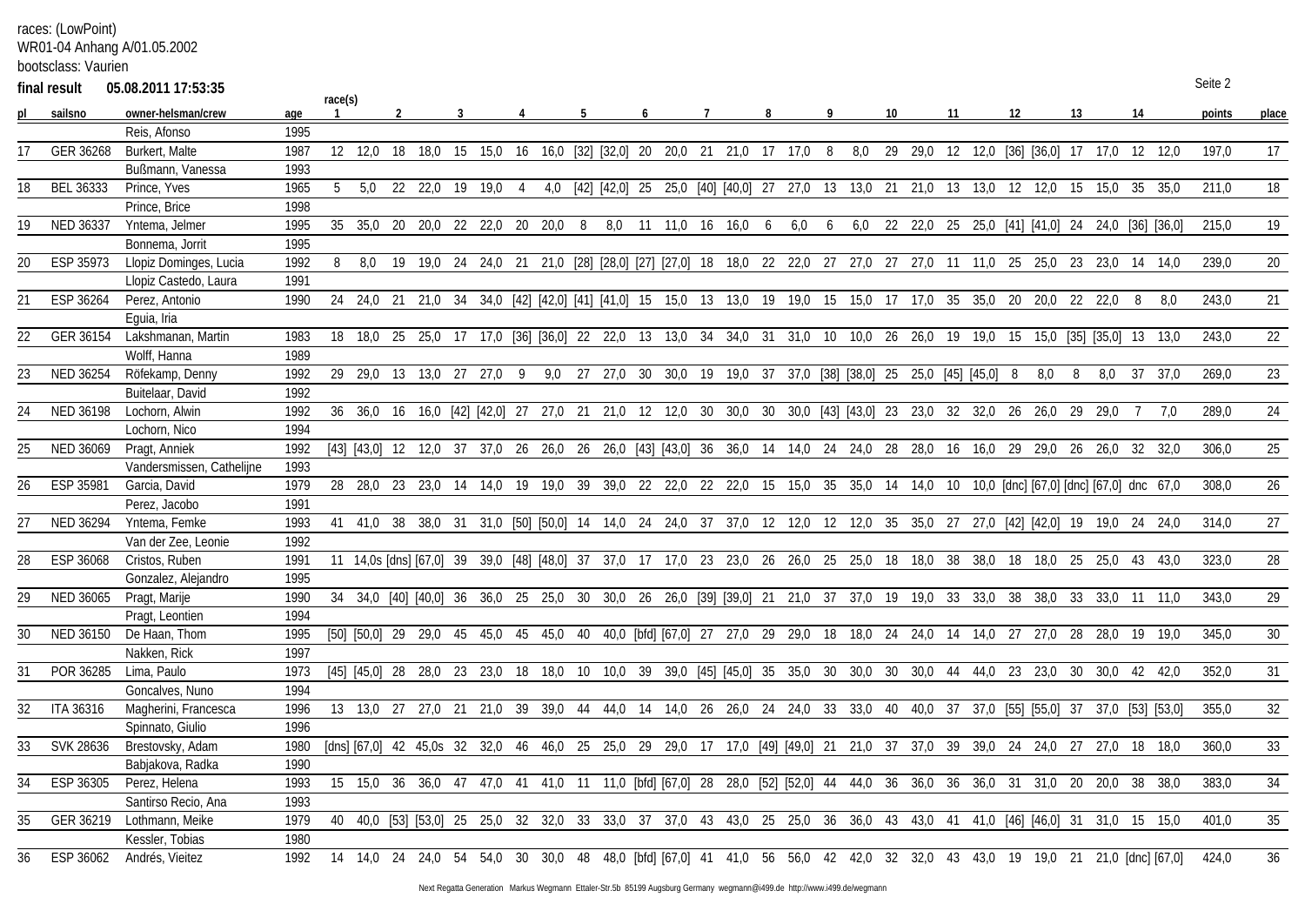races: (LowPoint)

WR01-04 Anhang A/01.05.2002

bootsclass: Vaurien

|    | final result     | 05.08.2011 17:53:35            |      |         |                                                                                                                           |  |  |                         |  |  |  |                                                                                                         |  |  |         |                 |         |         |      | Seite 3 |              |
|----|------------------|--------------------------------|------|---------|---------------------------------------------------------------------------------------------------------------------------|--|--|-------------------------|--|--|--|---------------------------------------------------------------------------------------------------------|--|--|---------|-----------------|---------|---------|------|---------|--------------|
|    | sailsno          | owner-helsman/crew             | age  | race(s) |                                                                                                                           |  |  |                         |  |  |  |                                                                                                         |  |  |         |                 |         |         |      | points  | <u>place</u> |
|    |                  | Andrés, Saiz                   | 1994 |         |                                                                                                                           |  |  |                         |  |  |  |                                                                                                         |  |  |         |                 |         |         |      |         |              |
| 37 | GER 36159        | Rutz, Natalia                  | 1975 |         | 30 30,0 [49] [49,0] 30 30,0 29 29,0 46 46,0 44 44,0 38                                                                    |  |  |                         |  |  |  | 38,0 18 18,0 49 49,0 41 41,0 [50] [50,0] 39 39,0 32 32,0                                                |  |  |         |                 |         | 34 34.0 |      | 430,0   | 37           |
|    |                  | Naeher, Inga                   | 1976 |         |                                                                                                                           |  |  |                         |  |  |  |                                                                                                         |  |  |         |                 |         |         |      |         |              |
| 38 | <b>ITA 36334</b> | Aureli, Marco                  | 1958 |         | 42 42,0 43 43,0 49 49,0 [52] [52,0] 23 23,0 52 52,0 24 24,0 34 34,0 32 32,0 [bfd] [67,0] 21 21,0 35 35,0 47 47,0          |  |  |                         |  |  |  |                                                                                                         |  |  |         |                 |         | 30      | 30.0 | 432.0   | 38           |
|    |                  | Crecchi, Marco                 | 1977 |         |                                                                                                                           |  |  |                         |  |  |  |                                                                                                         |  |  |         |                 |         |         |      |         |              |
| 39 | GER 35030        | Belling, Knut                  | 1970 |         | 44 44,0 32 32,0 26 26,0 38 38,0 35 35,0 42 42,0 29 29,0 44 44,0 34 34,0 34 34,0 [52] [52,0] 45 45,0 34 34,0 [49] [49,0]   |  |  |                         |  |  |  |                                                                                                         |  |  |         |                 |         |         |      | 437,0   | 39           |
|    |                  | Rübel, Sonja                   | 1994 |         |                                                                                                                           |  |  |                         |  |  |  |                                                                                                         |  |  |         |                 |         |         |      |         |              |
| 40 | NED 36156        | De Haan, Janine                | 1993 |         | 23 23,0 52 52,0 46 46,0 34 34,0 13 13,0 40 40,0 [57] [57,0] 53 53,0 31 31,0 42 42,0 [60] [60,0] 49 49,0 40 40,0 22 22,0   |  |  |                         |  |  |  |                                                                                                         |  |  |         |                 |         |         |      | 445.0   | 40           |
|    |                  | Van der Ende, Brecht           | 1995 |         |                                                                                                                           |  |  |                         |  |  |  |                                                                                                         |  |  |         |                 |         |         |      |         |              |
| 41 | GER 35492        | Hensing, Thorsten              | 1966 |         | 39 39,0 34 34,0 33 33,0 37 37,0 [59] [59,0] 50 50,0 32 32,0 41 41,0 [54] [54,0] 48 48,0 47 47,0 32 32,0 36 36,0 17 17,0   |  |  |                         |  |  |  |                                                                                                         |  |  |         |                 |         |         |      | 446.0   | 41           |
|    |                  | Klutz, Martina                 | 1968 |         |                                                                                                                           |  |  |                         |  |  |  |                                                                                                         |  |  |         |                 |         |         |      |         |              |
| 42 | ESP 35925        | Arri, Alain                    | 1980 |         | 27 27.0 30 30.0 51                                                                                                        |  |  |                         |  |  |  | 51,0 28 28,0 38 38,0 49 49,0 35 35,0 40 40,0 28 28,0 31 31,0 31 31,0 [dnc] [67,0] [dnc] [67,0] dnc 67,0 |  |  |         |                 |         |         |      | 455.0   | 42           |
|    |                  | Zapiain, Jose                  | 1992 |         |                                                                                                                           |  |  |                         |  |  |  |                                                                                                         |  |  |         |                 |         |         |      |         |              |
| 43 | POR 36301        | Paulino, Alexandre             | 1971 |         | 49 49,0 41 41,0 28 28,0 23 23,0 [bfd] [67,0] 36 36,0 33 33,0 32 32,0 [50] [50,0] 46 46,0 42 42,0 43 43,0 45 45,0 39       |  |  |                         |  |  |  |                                                                                                         |  |  |         |                 |         |         | 39.0 | 457,0   | 43           |
|    |                  | Silva, Luis                    | 1973 |         |                                                                                                                           |  |  |                         |  |  |  |                                                                                                         |  |  |         |                 |         |         |      |         |              |
| 44 | NED 36340        | Jasper, Marrit                 | 1996 |         | 33 33,0 47 47,0 43 43,0 [63] [63,0] 24 24,0 38 38,0 50 50,0 42 42,0 20 20,0 [58] [58,0] 51 51,0 47                        |  |  |                         |  |  |  |                                                                                                         |  |  |         | 47.0 42 42.0 23 |         |         | 23.0 | 460.0   | 44           |
|    |                  | Roman, Amarens                 | 1995 |         |                                                                                                                           |  |  |                         |  |  |  |                                                                                                         |  |  |         |                 |         |         |      |         |              |
| 45 | ESP 36304        | Martinez Rivera, Violeta       | 1992 |         | [dns] [67,0] 45 45,0 40 40,0 33 33,0 34 34,0 35 35,0 42 42,0 38 38,0 46 46,0 44 44,0 [53] [53,0] 30 30,0 43 43,0 40       |  |  |                         |  |  |  |                                                                                                         |  |  |         |                 |         |         | 40.0 | 470.0   | 45           |
|    |                  | Martinez Rivera, Beatriz       | 1994 |         |                                                                                                                           |  |  |                         |  |  |  |                                                                                                         |  |  |         |                 |         |         |      |         |              |
| 46 | <b>NED 35878</b> | De Vries, Elger                | 1990 |         | 46 46,0 39 39,0 [59] [59,0] 35 35,0 45 45,0 46 46,0 31 31,0 50 50,0 51 51,0 [bfd] [67,0] 34 34,0 28 28,0 39               |  |  |                         |  |  |  |                                                                                                         |  |  |         |                 | 39.0    | -27     | 27.0 | 471,0   | 46           |
|    |                  | Van der Meer, Marije           | 1992 |         |                                                                                                                           |  |  |                         |  |  |  |                                                                                                         |  |  |         |                 |         |         |      |         |              |
| 47 | FRA 34217        | Vandrot, Thibault              | 1987 |         | 52 52,0 50 50,0 29 29,0 44 44,0 52 52,0 34 34,0 [55] [55,0] 43 43,0 48 48,0 [53] [53,0] 22 22,0 33 33,0 41 41,0 31 31,0   |  |  |                         |  |  |  |                                                                                                         |  |  |         |                 |         |         |      | 479,0   | 47           |
|    |                  | Lievre, Blaise                 | 1994 |         |                                                                                                                           |  |  |                         |  |  |  |                                                                                                         |  |  |         |                 |         |         |      |         |              |
| 48 | POR 36230        | Prazeres, Paulo                | 1963 |         | 37 37.0 37 37.0 35                                                                                                        |  |  | 35,0 57 57,0 49 49,0 48 |  |  |  | 48,0 dne 67,0 36 36,0 29 29,0 39 39,0 20 20,0 40 40,0 [dnc] [67,0] [dnc] [67,0]                         |  |  |         |                 |         |         |      | 494,0   | 48           |
|    |                  | Barros, Bruno                  | 1994 |         |                                                                                                                           |  |  |                         |  |  |  |                                                                                                         |  |  |         |                 |         |         |      |         |              |
| 49 | GER 31727        | Menzerath, Martin              | 1959 |         | 31 31,0 35 35,0 41 41,0 49 49,0 53 53,0 41 41,0 [dnf] [67,0] 48 48,0 41 41,0 33 33,0 56 56,0 [57] [57,0] 51 51,0 51       |  |  |                         |  |  |  |                                                                                                         |  |  |         |                 |         |         | 51.0 | 530.0   | 49           |
|    |                  | Menzerath, Annika              | 1997 |         |                                                                                                                           |  |  |                         |  |  |  |                                                                                                         |  |  |         |                 |         |         |      |         |              |
| 50 | GER 36330        | Heuser, Ulrich                 | 1958 |         | 51 51,0 54 54,0 44 44,0 56 56,0 [61] [61,0] 28 28,0 44 44,0 39 39,0 39 39,0 55 55,0 30 30,0 [63] [63,0] 48 48,0 46 46,0   |  |  |                         |  |  |  |                                                                                                         |  |  |         |                 |         |         |      | 534,0   | 50           |
|    |                  | Jeskulke, Jonas                | 1996 |         |                                                                                                                           |  |  |                         |  |  |  |                                                                                                         |  |  |         |                 |         |         |      |         |              |
| 51 | GER 35891        | Rusche, Lena Isabel            | 1995 |         | 32 32,0 51 51,0 52 52,0 51 51,0 54 54,0 19 19,0 [dnf] [67,0] 46 46,0 59 59,0 [bfd] [67,0] 49 49,0 51 51,0 50 50,0 26 26,0 |  |  |                         |  |  |  |                                                                                                         |  |  |         |                 |         |         |      | 540.0   | 51           |
|    |                  | Eggenstein, Sophie             | 1997 |         |                                                                                                                           |  |  |                         |  |  |  |                                                                                                         |  |  |         |                 |         |         |      |         |              |
| 52 | <b>ITA 36341</b> | Bacci, Massimiliano            | 1971 |         | 53 53,0 33 33,0 50 50,0 58 58,0 43 43,0 [bfd] [67,0] 49 49,0 47 47,0 [60] [60,0] 56 56,0 46 46,0 37 37,0 38 38,0          |  |  |                         |  |  |  |                                                                                                         |  |  |         |                 |         | 47      | 47.0 | 557.0   | 52           |
|    |                  | Nesi, Massimo                  | 1968 |         |                                                                                                                           |  |  |                         |  |  |  |                                                                                                         |  |  |         |                 |         |         |      |         |              |
| 53 | GER 35164        | Riffeler, Georg                | 1953 |         | [57] [60,0s] 46 46,0 38 38,0 31 31,0 36 36,0 33 33,0 54 54,0 [62] [62,0] 56 56,0 57 57,0 40 40,0 54 54,0 56 56,0 58       |  |  |                         |  |  |  |                                                                                                         |  |  |         |                 |         |         | 58.0 | 559.0   | 53           |
|    |                  | Riffeler, Stefano              | 1991 |         |                                                                                                                           |  |  |                         |  |  |  |                                                                                                         |  |  |         |                 |         |         |      |         |              |
| 54 | GER 35883        | Pater, Dirk                    | 1982 |         | 47 47,0 [61] [61,0] 56 56,0 40 40,0 50 50,0 45 45,0 53 53,0 [61] [61,0] 53 53,0 38 38,0 48                                |  |  |                         |  |  |  |                                                                                                         |  |  | 48,0 34 | 34,0 44         | 44.0 52 |         | 52.0 | 560.0   | 54           |
|    |                  | Kessler, Nicolas               |      |         |                                                                                                                           |  |  |                         |  |  |  |                                                                                                         |  |  |         |                 |         |         |      |         |              |
| 55 | GER 36082        | Riffeler, Bruno                | 1966 |         | 38 38,0 55 55,0 [61] [61,0] 54 54,0 47 47,0 51 51,0 47                                                                    |  |  |                         |  |  |  | 47,0 [60] [60,0] 52 52,0 47 47,0 28                                                                     |  |  | 28,0 52 | 52.0 46         | 46.0    | 44      | 44.0 | 561.0   | 55           |
|    |                  | Riffeler, Janna                | 1997 |         |                                                                                                                           |  |  |                         |  |  |  |                                                                                                         |  |  |         |                 |         |         |      |         |              |
| 56 |                  | GER 36113 Vogelsang, Christoph | 1956 |         | 48 48,0 44 44,0 48 48,0 43 43,0 [55] [55,0] 47 47,0 46 46,0 51 51,0 55 55,0 45 45,0 [62] [62,0] 44 44,0 49 49,0 55        |  |  |                         |  |  |  |                                                                                                         |  |  |         |                 |         |         | 55.0 | 575,0   | 56           |